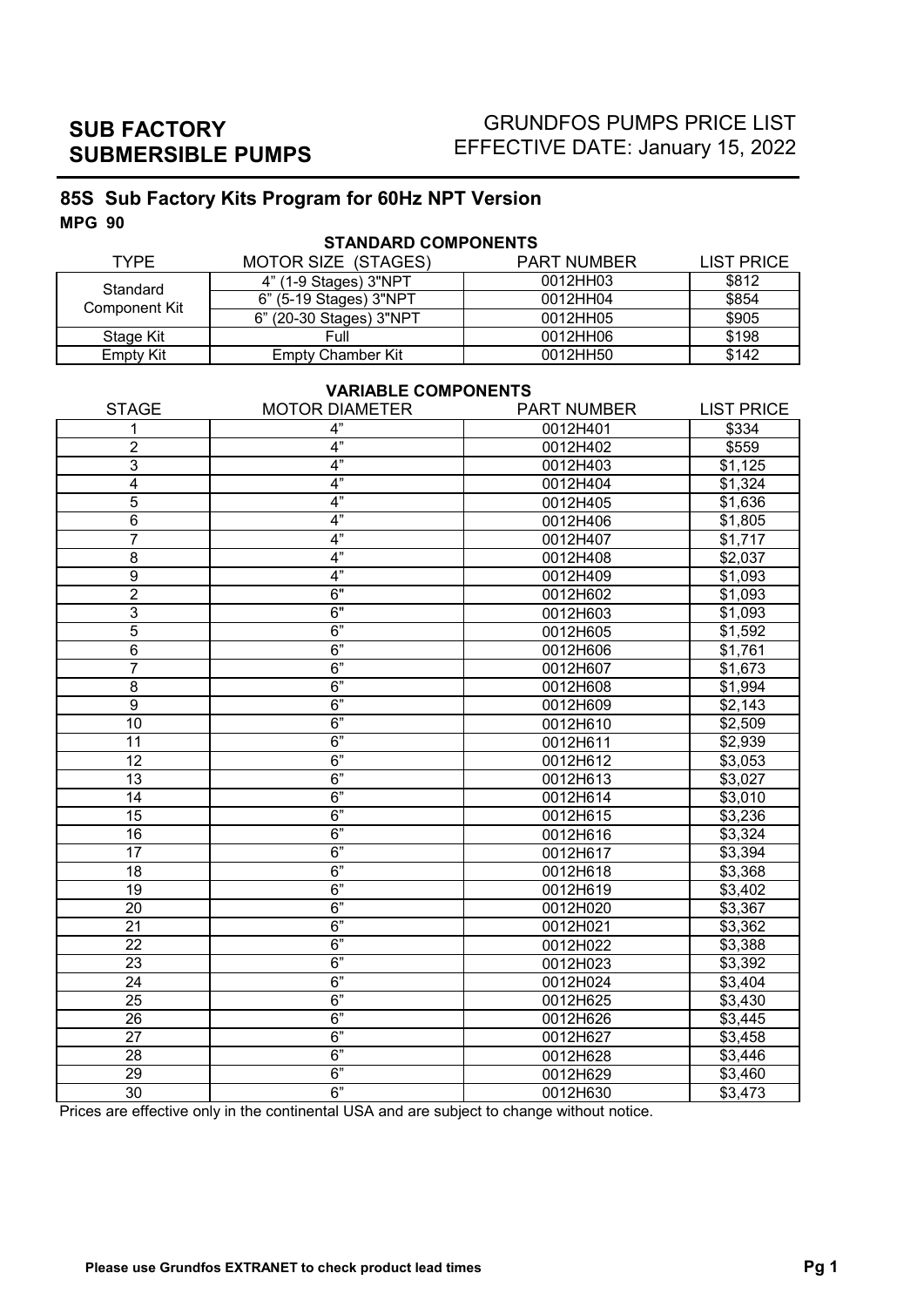# GRUNDFOS PUMPS PRICE LIST EFFECTIVE DATE: January 15, 2022

# **150S Sub Factory Kits Program for 60Hz NPT Version MPG 90**

|                  | 9 LANUAN YUUNI UNLIVIU     |                    |                   |
|------------------|----------------------------|--------------------|-------------------|
| <b>TYPE</b>      | MOTOR SIZE (STAGES) OUTLET | <b>PART NUMBER</b> | <b>LIST PRICE</b> |
|                  | 4" (1 Stage) 3"NPT         | 0013HH13           | \$1,160           |
| Standard         | 4" (2-5 Stages) 3"NPT      | 0013HH03           | \$986             |
| Component Kit    | 6" (4-15 Stages) 3"NPT     | 0013HH04           | \$1,057           |
|                  | 6" (16-28 Stages) 3"NPT    | 0013HH05           | \$1,130           |
| Stage Kit        | Full                       | 0013HH06           | \$348             |
| <b>Empty Kit</b> | Empty Chamber Kit          | 0013HH50           | \$212             |
|                  |                            |                    |                   |

# **STANDARD COMPONENTS**

### **VARIABLE COMPONENTS**

| <b>STAGE</b>    | <b>MOTOR DIAMETER</b> | <b>PART NUMBER</b> | <b>LIST PRICE</b> |
|-----------------|-----------------------|--------------------|-------------------|
| 1               | 4"                    | 0013H401           | \$1,262           |
| $\overline{c}$  | 4"                    | 0013H402           | \$1,207           |
| 3               | 4"                    | 0013H403           | \$1,278           |
| 4               | $\overline{4}$        | 0013H404           | \$1,202           |
| 5               | 4"                    | 0013H405           | \$1,096           |
| 4               | 6"                    | 0013H604           | \$1,271           |
| 5               | 6"                    | 0013H605           | \$1,026           |
| 6               | 6"                    | 0013H606           | \$1,060           |
| 7               | 6"                    | 0013H607           | \$1,005           |
| $\overline{8}$  | 6"                    | 0013H608           | \$955             |
| $\overline{9}$  | 6"                    | 0013H609           | \$1,010           |
| $\overline{10}$ | 6"                    | 0013H610           | \$879             |
| 11              | 6"                    | 0013H611           | \$898             |
| $\overline{12}$ | 6"                    | 0013H612           | \$870             |
| $\overline{13}$ | 6"                    | 0013H613           | \$1,034           |
| 14              | 6"                    | 0013H614           | \$1,088           |
| $\overline{15}$ | 6"                    | 0013H615           | \$1,119           |
| $\overline{16}$ | 6"                    | 0013H616           | \$1,145           |
| $\overline{17}$ | 6"                    | 0013H617           | \$1,336           |
| 18              | 6"                    | 0013H618           | \$1,395           |
| 19              | 6"                    | 0013H619           | \$1,347           |
| $\overline{20}$ | 6"                    | 0013H620           | \$1,140           |
| 21              | 6"                    | 0013H621           | \$1,082           |
| $\overline{22}$ | 6"                    | 0013H622           | \$1,352           |
| 23              | 6"                    | 0013H623           | \$1,165           |
| $\overline{24}$ | 6"                    | 0013H624           | \$723             |
| 25              | 6"                    | 0013H625           | \$812             |
| 26              | 6"                    | 0013H626           | \$822             |
| 27              | 6"                    | 0013H627           | \$957             |
| $\overline{28}$ | 6"                    | 0013H628           | \$2,075           |

\* 8" motor for 150S is not in Sub Factory program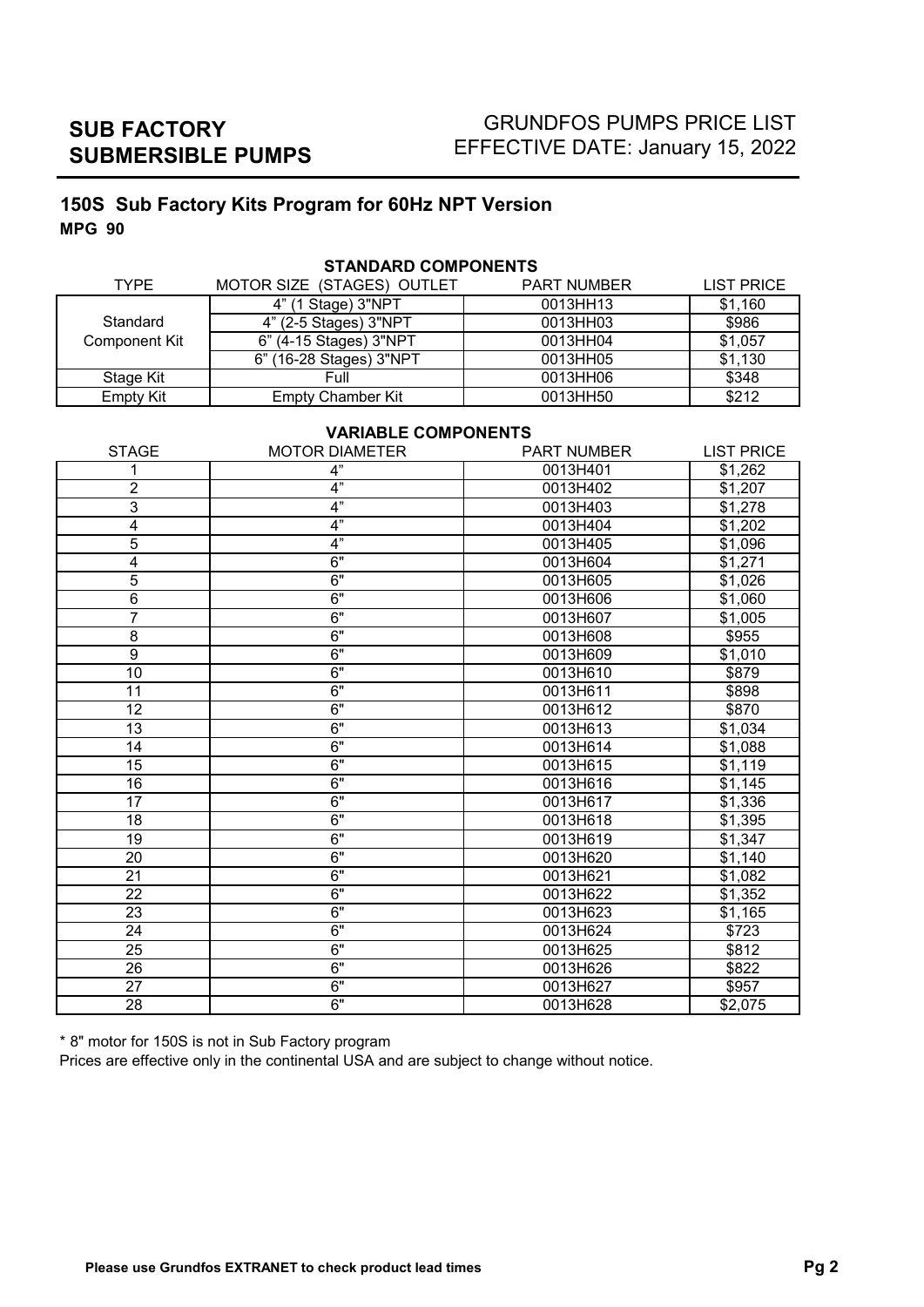### GRUNDFOS PUMPS PRICE LIST EFFECTIVE DATE: January 15, 2022

| <b>MPG 90</b>                                 | <b>STANDARD COMPONENTS</b>        |                      |                                                                                                            |
|-----------------------------------------------|-----------------------------------|----------------------|------------------------------------------------------------------------------------------------------------|
| <b>TYPE</b>                                   | MOTOR SIZE (STAGES) OUTLET        | <b>PART NUMBER</b>   | <b>LIST PRICE</b>                                                                                          |
|                                               | 4" (1 Stage) 4" NPT               | 0015HH13             | \$1,072                                                                                                    |
|                                               | 4" (1 Stage) Trimmed A 4" NPT     | 0015HH14             | \$1,072                                                                                                    |
|                                               | 4" (1 Stage) Trimmed B 4" NPT     | 0015HH15             | \$1,072                                                                                                    |
|                                               | 4" (1 Stage) 3" NPT               | 0015HH38             | \$1,160                                                                                                    |
|                                               | 4" (1 Stage) Trimmed A 3" NPT     | 0015HH39             | \$1,263                                                                                                    |
|                                               | 4" (1 Stage) Trimmed B 3" NPT     | 0015HH40             | \$1,144                                                                                                    |
|                                               | 4" (2-4 Stages) 4" NPT            | 0015HH03             | \$1,072                                                                                                    |
|                                               | 4" (2-4 Stages) Trimmed A 4" NPT  | 0015HH20             | \$1,160                                                                                                    |
|                                               | 4" (2-4 Stages) Trimmed B 4" NPT  | 0015HH21             | \$1,072                                                                                                    |
|                                               | 4" (2-4 Stages) 3" NPT            | 0015HH33             | \$1,160                                                                                                    |
|                                               | 4" (2-4 Stages) Trimmed A 3" NPT  | 0015HH43             | \$1,072                                                                                                    |
| Standard                                      | 4" (2-4 Stages) Trimmed B 3" NPT  | 0015HH44             | \$1,160                                                                                                    |
| <b>Component Kit</b>                          | 6" (2-12 Stages) 4" NPT           | 0015HH04             | \$1,226                                                                                                    |
|                                               | 6" (1-Stage) 3" NPT               | 0015HH22             | \$1,160                                                                                                    |
|                                               |                                   |                      |                                                                                                            |
|                                               | 6" (1-Stage) 4" NPT               | 0015HH23             | \$1,160                                                                                                    |
|                                               | 6" (1-Stage) Trimmed A 3" NPT     | 0015HH24             | \$1,160                                                                                                    |
|                                               | 6" (1-Stage) Trimmed A 4" NPT     | 0015HH25             | \$1,160                                                                                                    |
|                                               | 6" (2-Stages) Trimmed AB 3" NPT   | 0015HH26             | \$1,160                                                                                                    |
|                                               | 6" (2-Stages) Trimmed AB 4" NPT   | 0015HH27             | \$1,160                                                                                                    |
|                                               | 6" (2-12 Stages) Trimmed B 4" NPT | 0015HH46             | \$1,160                                                                                                    |
|                                               | 6" (2-12 Stages) 3" NPT           | 0015HH34             | \$1,160                                                                                                    |
|                                               | 6" (2-12 Stages) Trimmed B 3" NPT | 0015HH47             | \$1,160                                                                                                    |
|                                               | 6" (13-19 Stages) 4" NPT          | 0015HH05             | \$1,682                                                                                                    |
|                                               | 6" (13-19 Stages) 3" NPT          | 0015HH48             | \$1,682                                                                                                    |
| Stage kit                                     | Full                              | 0015HH06             | \$377                                                                                                      |
| Stage Kit                                     |                                   |                      |                                                                                                            |
| Reduced Impeller A                            | Trimmed - A                       | 0015HH07             | \$377                                                                                                      |
| <b>Stage Kit</b>                              |                                   |                      |                                                                                                            |
|                                               | Trimmed - B                       | 0015HH08             | \$377                                                                                                      |
| Reduced Impeller B<br><b>Stage Kit</b>        |                                   |                      |                                                                                                            |
|                                               | Trimmed - C                       | 0015HH09             | \$377                                                                                                      |
| Reduced Impeller C                            |                                   | 0015HH50             | \$247                                                                                                      |
| Empty kit<br><b>Component Sold Separately</b> | <b>Empty Chamber Kit</b>          | 0014HH27             | \$348                                                                                                      |
|                                               | Flange Kit, 6" pump to 8" motor * |                      |                                                                                                            |
|                                               | <b>VARIABLE COMPONENTS</b>        |                      |                                                                                                            |
| <b>STAGE</b>                                  | <b>MOTOR DIAMETER</b>             | <b>PART NUMBER</b>   | <b>LIST PRICE</b>                                                                                          |
| 1                                             | 4"                                | 0015H401             | \$977                                                                                                      |
| $\overline{2}$                                | 4"                                | 0015H402             | \$843                                                                                                      |
| 3                                             | 4"                                | 0015H403             | \$778                                                                                                      |
| 4                                             | 4"                                | 0015H404             | \$917                                                                                                      |
| 1                                             | 6"                                | 0015H601             | \$778                                                                                                      |
| $\overline{2}$                                | 6"                                | 0015H602             | \$990                                                                                                      |
| 3                                             | 6"                                | 0015H603             | \$778                                                                                                      |
| 4                                             | 6"                                | 0015H604             | \$990                                                                                                      |
| 5                                             | 6"                                | 0015H605             |                                                                                                            |
|                                               |                                   |                      | \$1,209                                                                                                    |
| 6                                             | 6"                                | 0015H606             | \$1,467                                                                                                    |
| $\overline{7}$                                | 6"                                | 0015H607             | \$1,249                                                                                                    |
| 8                                             | 6"                                | 0015H608             | \$1.464                                                                                                    |
| 9                                             | 6"                                | 0015H609             | \$1,983                                                                                                    |
| 10                                            | 6,                                | 0015H610             | \$3,467                                                                                                    |
| 11                                            | 6"                                | 0015H611             | \$3,570                                                                                                    |
| 12                                            | 6"                                | 0015H612             | \$3,355                                                                                                    |
| 13                                            | 6"                                | 0015H613             | \$2,913                                                                                                    |
| 14                                            | 6"                                | 0015H614             | \$2,875                                                                                                    |
|                                               |                                   |                      |                                                                                                            |
|                                               |                                   |                      |                                                                                                            |
| 15                                            | 6"                                | 0015H615             |                                                                                                            |
| 16                                            | 6"                                | 0015H616             |                                                                                                            |
| 17                                            | 6"                                | 0015H617             |                                                                                                            |
| 18                                            | 6"                                | 0015H618             |                                                                                                            |
| 19                                            | 6"                                | 0015H619             |                                                                                                            |
| 14                                            | 8"                                | 0015H814             |                                                                                                            |
| 15                                            | 8"                                | 0015H815             |                                                                                                            |
| 16                                            | 8"                                | 0015H816             |                                                                                                            |
| 17                                            | 8"                                | 0015H817             |                                                                                                            |
|                                               |                                   |                      |                                                                                                            |
| 18                                            | 8"                                | 0015H818             | \$2,923<br>\$3,145<br>\$3,368<br>\$3,256<br>\$3,457<br>\$2,084<br>\$2,723<br>\$2,818<br>\$3,021<br>\$2,909 |
| 19                                            | 8"                                | 0015H819             | \$3,110                                                                                                    |
| 20<br>22                                      | 8"<br>8"                          | 0015H820<br>0015H822 | \$3,475<br>\$3,620                                                                                         |

\* Flange kits are sold separately to reduced the number of variants (of standard component kits)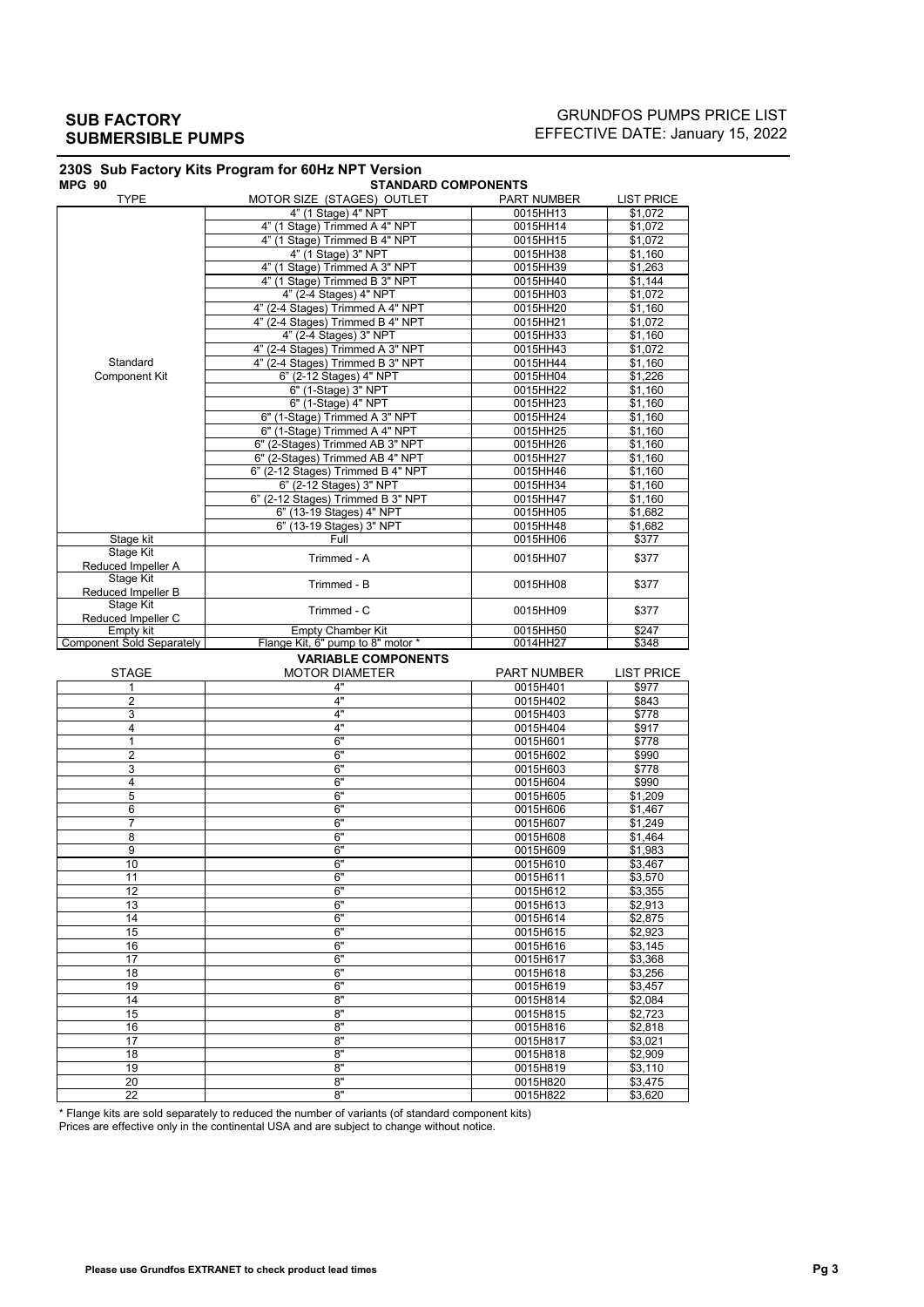## GRUNDFOS PUMPS PRICE LIST EFFECTIVE DATE: January 15, 2022

#### **300S Sub Factory Kits Program for 60Hz NPT Version MPG 90**

|                                     | <b>STANDARD COMPONENTS</b>        |                    |                   |
|-------------------------------------|-----------------------------------|--------------------|-------------------|
| <b>TYPE</b>                         | MOTOR SIZE (STAGES) OUTLET        | <b>PART NUMBER</b> | <b>LIST PRICE</b> |
|                                     | 4" (1 Stage) 4" NPT               | 0014HH13           | \$1,525           |
|                                     | 4" (1 Stage) Trimmed A 4" NPT     | 0014HH14           | \$1,525           |
|                                     | 4" (1 Stage) Trimmed B 4" NPT     | 0014HH15           | \$927             |
|                                     | 4" (1 Stage) 3" NPT               | 0014HH38           | \$1,160           |
|                                     | 4" (1 Stage) Trimmed A 3" NPT     | 0014HH39           | \$1,525           |
|                                     | 4" (1 Stage) Trimmed B 3" NPT     | 0014HH40           | \$1,525           |
|                                     | 4" (2-3 Stages) 4" NPT            | 0014HH03           | \$1,525           |
|                                     | 4" (2-3 Stages) Trimmed A 4" NPT  | 0014HH20           | \$1,525           |
|                                     | 4" (2-3 Stages Trimmed B 4" NPT   | 0014HH21           | \$1,160           |
| Standard                            | 4" (2-3 Stages) 3" NPT            | 0014HH33           | \$1,160           |
| <b>Component Kit</b>                | 4" (2-3 Stages) Trimmed A 3" NPT  | 0014HH43           | \$1,525           |
|                                     | 4" (2-3 Stages) Trimmed B 3" NPT  | 0014HH44           | \$1,525           |
|                                     | 6" (2 Stages) Trimmed BB 3" NPT   | 0014HH22           | \$1,160           |
|                                     | 6" (2 Stages) Trimmed BB 4" NPT   | 0014HH23           | \$1.160           |
|                                     | 6" (1-Stage) Trimmed B 3" NPT     | 0014HH25           | \$1,160           |
|                                     | 6" (1-Stage) 4" NPT               | 0014HH26           | \$1,160           |
|                                     | 6" (1-Stage) Trimmed B 4" NPT     | 0014HH28           | \$1.160           |
|                                     | 6" (2-13 Stages) 4"NPT            | 0014HH04           | \$1,160           |
|                                     | 6" (2-13 Stages) 3"NPT            | 0014HH34           | \$1,160           |
|                                     | 6" (14-18 Stages) 4" NPT          | 0014HH05           | \$2,295           |
| Stage Kit                           | Full                              | 0014HH06           | \$377             |
| Stage Kit                           | Trimmed - A                       | 0014HH07           | \$377             |
| Reduced Impeller A                  |                                   |                    |                   |
| Stage Kit                           | Trimmed - B                       | 0014HH08           | \$377             |
| Reduced Impeller B                  |                                   |                    |                   |
| Empty kit                           | <b>Empty Chamber Kit</b>          | 0015HH50           | \$247             |
| <b>Component Sold</b><br>Separately | Flange Kit, 6" pump to 8" motor * | 0014HH27           | \$348             |

### **VARIABLE COMPONENTS**

| <b>STAGE</b>   | <b>MOTOR DIAMETER</b> | <b>PART NUMBER</b> | <b>LIST PRICE</b> |
|----------------|-----------------------|--------------------|-------------------|
|                | 4"                    | 0014H401           | \$762             |
| 2              | 4"                    | 0014H402           | \$1,028           |
| 3              | 4"                    | 0015H403           | \$778             |
|                | 6"                    | 0015H601           | \$778             |
| $\overline{2}$ | 6"                    | 0015H602           | \$990             |
| 3              | 6"                    | 0015H603           | \$778             |
| 4              | 6"                    | 0015H604           | \$990             |
| 5              | 6"                    | 0015H605           | \$1.209           |
| 6              | 6"                    | 0015H606           | \$1,467           |
| $\overline{7}$ | 6"                    | 0015H607           | \$1,249           |
| 8              | 6"                    | 0015H608           | \$1,464           |
| $\overline{9}$ | 6"                    | 0015H609           | \$1,983           |
| 10             | 6"                    | 0015H610           | \$3,467           |
| 11             | 6"                    | 0015H611           | \$3,570           |
| 12             | 6"                    | 0015H612           | \$3,355           |
| 13             | 6"                    | 0015H613           | \$2,913           |
| 14             | 6"                    | 0015H614           | \$2,875           |
| 15             | 6"                    | 0015H615           | \$2,923           |
| 16             | 6"                    | 0015H616           | \$3,145           |
| 17             | 6"                    | 0015H617           | \$3,368           |
| 11             | 8"                    | 0015H811           | \$1,774           |
| 12             | 8"                    | 0015H812           | \$1,896           |
| 13             | 8"                    | 0015H813           | \$1,898           |
| 14             | 8"                    | 0015H814           | \$2,084           |
| 15             | 8"                    | 0015H815           | \$2,723           |
| 16             | 8"                    | 0015H816           | \$2,818           |
| 17             | 8"                    | 0015H817           | \$3,021           |
| 18             | 8"                    | 0015H818           | \$2,909           |

\* Flange kits are sold separately to reduced the number of variants of standard component kits.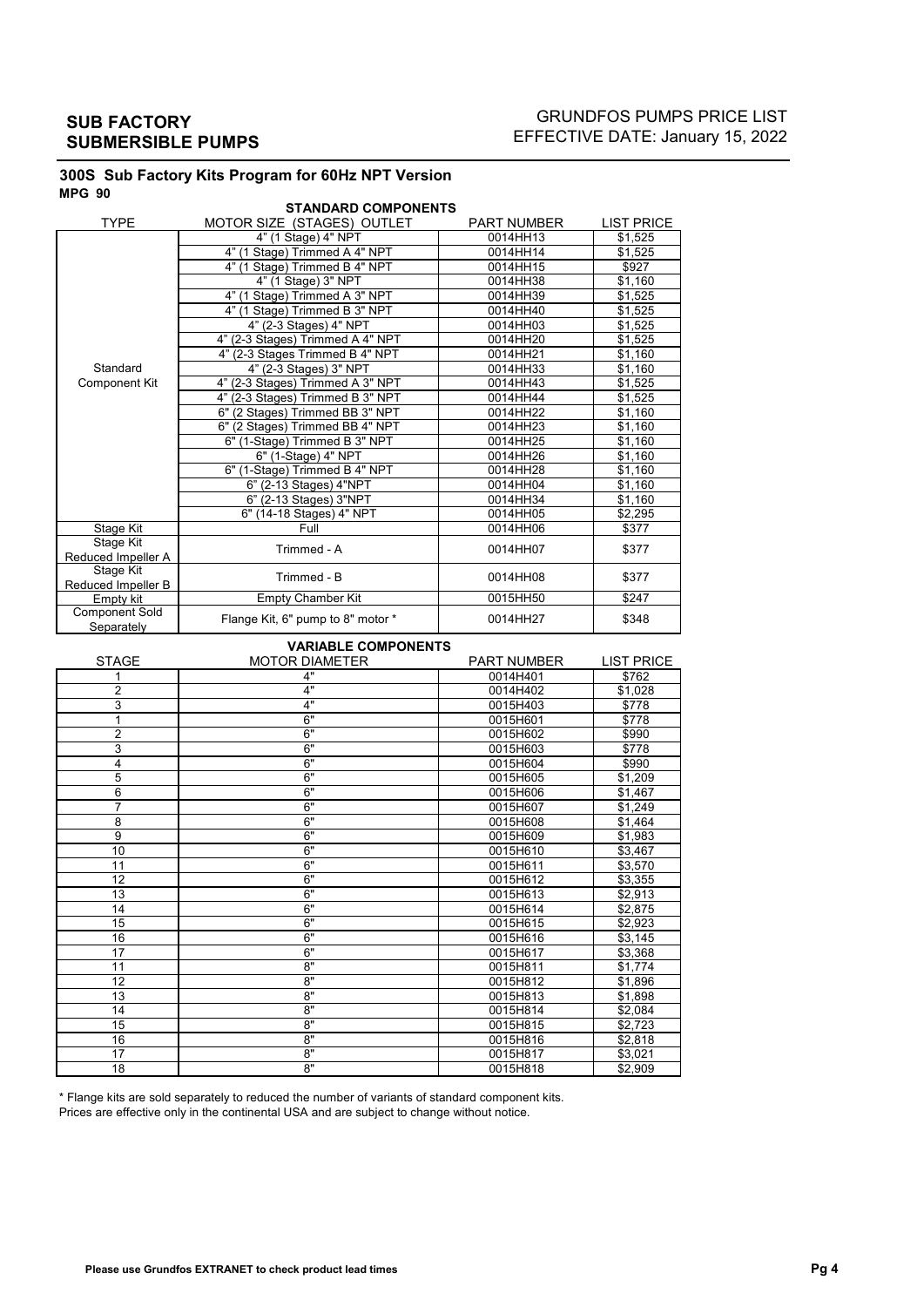## GRUNDFOS PUMPS PRICE LIST EFFECTIVE DATE: January 15, 2022

#### **385S Sub Factory Kits Program for 60Hz NPT Version MPG 90**

| <b>STANDARD COMPONENTS</b> |                                  |                    |                   |  |
|----------------------------|----------------------------------|--------------------|-------------------|--|
| <b>TYPE</b>                | MOTOR SIZE (STAGES) OUTLET       | <b>PART NUMBER</b> | <b>LIST PRICE</b> |  |
|                            | 6" (1-8 Stages) 5" NPT           | 0016HH03           | \$1,675           |  |
| Standard                   | 6" (1-8 Stages) Trimmed A 5" NPT | 0016HH10           | \$1,160           |  |
| Component Kit              | 6" (1-8 Stages) Trimmed B 5" NPT | 0016HH13           | \$1,854           |  |
|                            | 8" (6-15 Stages) 5" NPT          | 0016HH04           | \$2,898           |  |
| Stage Kit                  | Full                             | 0016HH06           | \$522             |  |
| Stage Kit                  | Trimmed - A                      | 0016HH07           | \$522             |  |
| Reduced Impeller A         |                                  |                    |                   |  |
| Stage Kit                  | Trimmed - R                      | 0016HH02           | \$522             |  |
| Reduced Impeller B         |                                  |                    |                   |  |
| Empty Kit                  | <b>Empty Chamber Kit</b>         | 0019HH50           | \$316             |  |
| <b>Component Sold</b>      | Adapter NPT5-NPT4 Kit **         | 0019HH21           | \$422             |  |
| Separately                 |                                  |                    |                   |  |

### **VARIABLE COMPONENTS**

| <b>STAGE</b>   | <b>MOTOR DIAMETER</b> | <b>PART NUMBER</b> | <b>LIST PRICE</b> |
|----------------|-----------------------|--------------------|-------------------|
|                | 6"                    | 0019H601           | \$217             |
| $\overline{2}$ | 6"                    | 0019H602           | \$559             |
| 3              | 6"                    | 0019H603           | \$1,276           |
| 4              | 6"                    | 0019H604           | \$732             |
| 5              | 6"                    | 0019H605           | \$2,046           |
| 6              | 6"                    | 0019H606           | \$1,506           |
| 7              | 6"                    | 0019H607           | \$1,748           |
| 8              | 6"                    | 0019H608           | \$2,390           |
| 6              | 8"                    | 0019H806           | \$735             |
| 7              | 8"                    | 0019H807           | \$990             |
| 8              | 8"                    | 0019H808           | \$1,165           |
| 9              | 8"                    | 0019H809           | \$1,288           |
| 10             | 8"                    | 0019H810           | \$2,947           |
| 11             | 8"                    | 0019H811           | \$3,461           |
| 12             | 8"                    | 0019H812           | \$4,132           |
| 13             | 8"                    | 0019H813           | \$5,843           |
| 14             | 8"                    | 0019H814           | \$7,537           |
| 15             | 8"                    | 0019H815           | \$8.179           |

\*\* Adapter and Discharge pipe are sold separately to reduced the number of variants of standard component kits.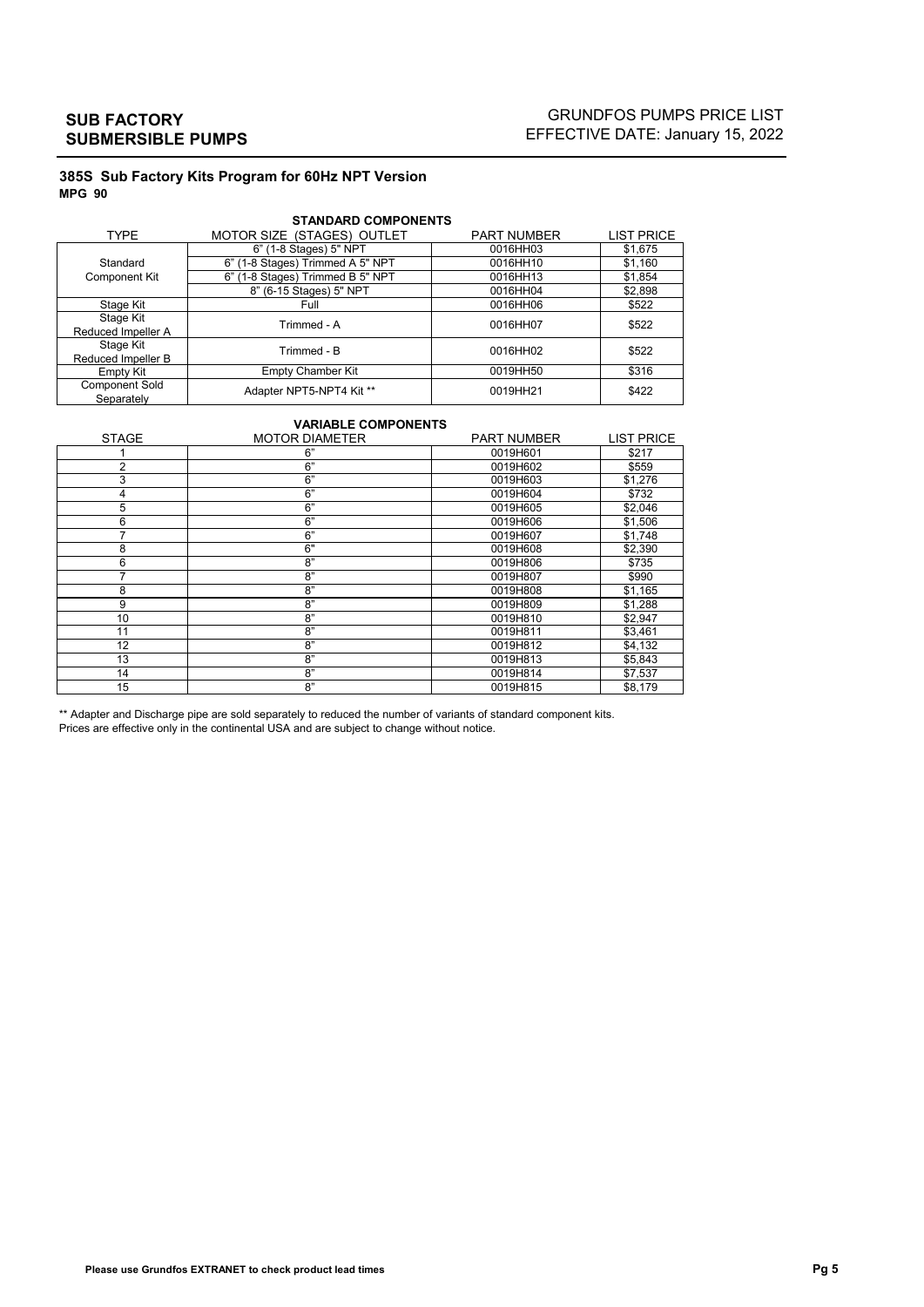## GRUNDFOS PUMPS PRICE LIST EFFECTIVE DATE: January 15, 2022

## **475S Sub Factory Kits Program for 60Hz NPT Version MPG 90**

| <b>TYPE</b>            | MOTOR SIZE (STAGES)                 | <b>PART NUMBER</b> | <b>LIST PRICE</b> |
|------------------------|-------------------------------------|--------------------|-------------------|
|                        | 6" (1-7 Stages) 5" NPT              | 0019HH03           | \$1,854           |
| Standard               | 6" (1-7 Stages) Trimmed A 5" NPT    | 0019HH10           | \$1,450           |
| Component Kit          | 6" (1-7 Stages) Trimmed B 5" NPT    | 0019HH13           | \$1,623           |
|                        | 8" (4-13 Stages) 5" NPT             | 0019HH04           | \$2,898           |
| Stage Kit              | Full                                | 0019HH06           | \$522             |
| Stage Kit              | Trimmed - A                         | 0019HH07           | \$522             |
| Reduced Impeller A     |                                     |                    |                   |
| Stage Kit              | Trimmed - B                         | 0019HH02           | \$522             |
| Reduced Impeller B     |                                     |                    |                   |
| Empty Kit              | <b>Empty Chamber Kit</b>            | 0019HH50           | \$316             |
| <b>Components Sold</b> | Adapter NPT5-NPT6 Kit **            | 0019HH20           | \$422             |
| Separately             | Adapter NPT5-NPT4 Kit <sup>**</sup> | 0019HH21           | \$422             |

#### **STANDARD COMPONENTS**

### **VARIABLE COMPONENTS**

| <b>STAGE</b>   | <b>MOTOR DIAMETER</b> | <b>PART NUMBER</b> | <b>LIST PRICE</b> |
|----------------|-----------------------|--------------------|-------------------|
|                | 6"                    | 0019H601           | \$217             |
| $\overline{2}$ | 6"                    | 0019H602           | \$559             |
| 3              | 6"                    | 0019H603           | \$1,276           |
| 4              | 6"                    | 0019H604           | \$732             |
| 5              | 6"                    | 0019H605           | \$2,046           |
| 6              | 6"                    | 0019H606           | \$1,506           |
| 7              | 6"                    | 0019H607           | \$1,748           |
| 4              | 8"                    | 0019H804           | \$742             |
| 5              | 8"                    | 0019H805           | \$607             |
| 6              | 8"                    | 0019H806           | \$735             |
|                | 8"                    | 0019H807           | \$990             |
| 8              | 8"                    | 0019H808           | \$1,165           |
| 9              | 8"                    | 0019H809           | \$1,288           |
| 10             | 8"                    | 0019H810           | \$2,947           |
| 11             | 8"                    | 0019H811           | \$3,461           |
| 12             | 8"                    | 0019H812           | \$4,132           |
| 13             | 8"                    | 0019H813           | \$5,843           |

\* These kits are not needed because Adapters are sold separately

\*\* Adapters are sold separately to reduced the number of variants of standard component kits.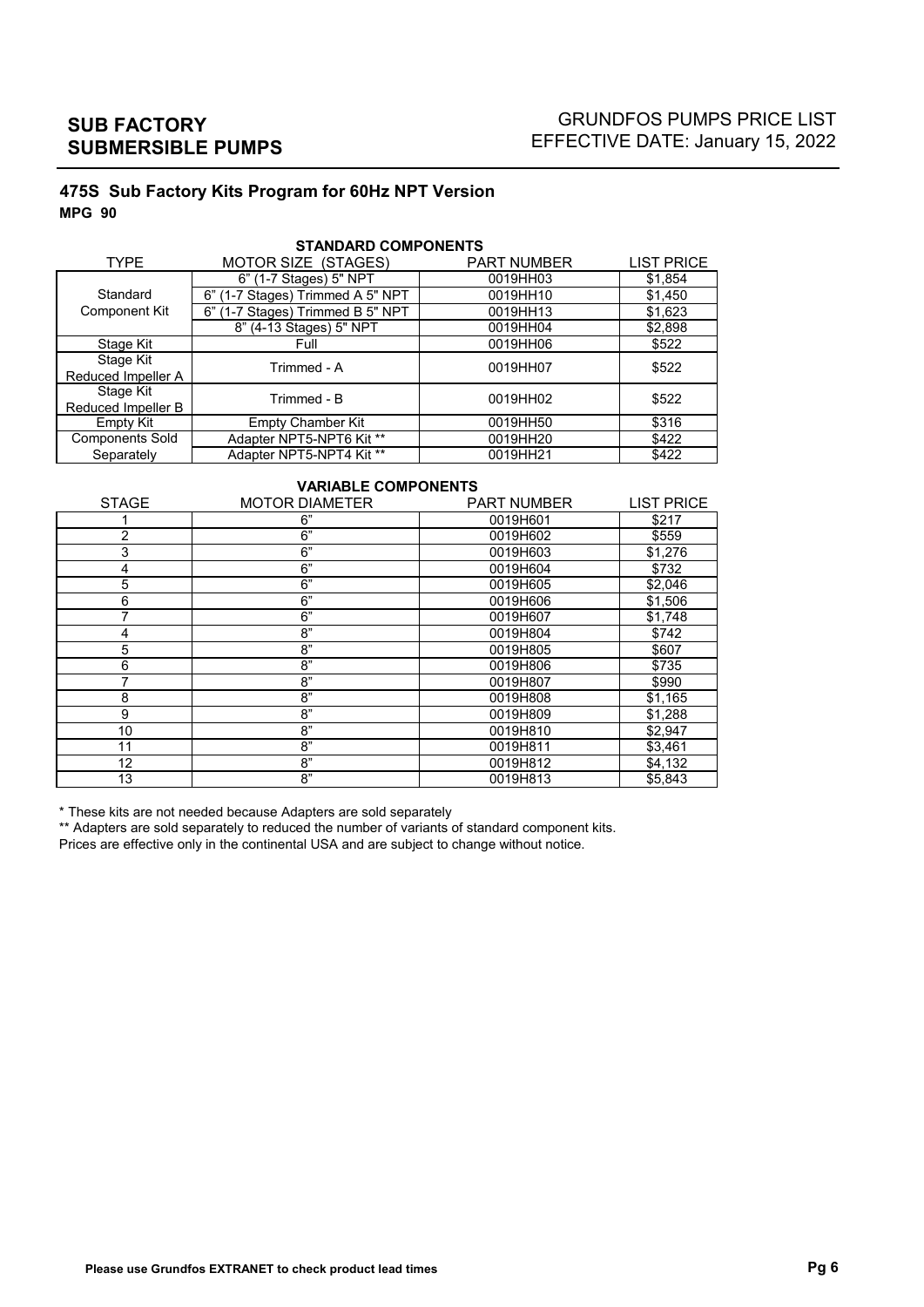# GRUNDFOS PUMPS PRICE LIST EFFECTIVE DATE: January 15, 2022

## **625S Sub Factory Kits Program for 60Hz NPT Version MPG 90**

| <b>TYPE</b>        | MOTOR SIZE (STAGES)              | <b>PART NUMBER</b> | <b>LIST PRICE</b> |
|--------------------|----------------------------------|--------------------|-------------------|
|                    | 6" (1-3 Stages) Full 6" NPT      | 0017HH03           | \$3,091           |
| Standard Component | 6" (1-3 Stages) Trimmed 6" NPT   | 0017HH10           | \$2,320           |
| Kit                | 8" (2-5 Stages) Full 6" NPT      | 0017HH04           | \$4,138           |
|                    | 8" (2-5 Stages) Trimmed 6" NPT   | 0017HH11           | \$3,117           |
|                    | 8"/10" (6-11 Stages) Full 6" NPT | 0017HH05           | \$4,841           |
| Stage Kit          | Full                             | 0017HH06           | \$579             |
| Stage Kit          | Trimmed - A                      | 0017HH07           | \$579             |
| Reduced Impeller A |                                  |                    |                   |
| Empty Kit          | <b>Empty Chamber Kit</b>         | 0017HH50           | \$402             |

#### **STANDARD COMPONENTS**

#### **VARIABLE COMPONENTS**

| <b>STAGE</b> | <b>MOTOR DIAMETER</b> | <b>PART NUMBER</b> | <b>LIST PRICE</b> |
|--------------|-----------------------|--------------------|-------------------|
|              | հ"                    | 0017H601           | \$782             |
|              | 6"                    | 0017H602           | \$2,060           |
|              | 6"                    | 0017H603           | \$2,692           |
|              | 8"                    | 0017H802           | \$1,418           |
|              | 8"                    | 0017H803           | \$1,894           |
|              | 8"                    | 0017H804           | \$2,394           |
|              | 8"                    | 0017H805           | \$3,591           |
|              | 8"                    | 0017H806           | \$2,687           |
|              | 8"                    | 0017H807           | \$2,955           |

\* Discharge Pipe and coupling house is sold separately to reduced the number of variants of standard component kits. Prices are effective only in the continental USA and are subject to change without notice.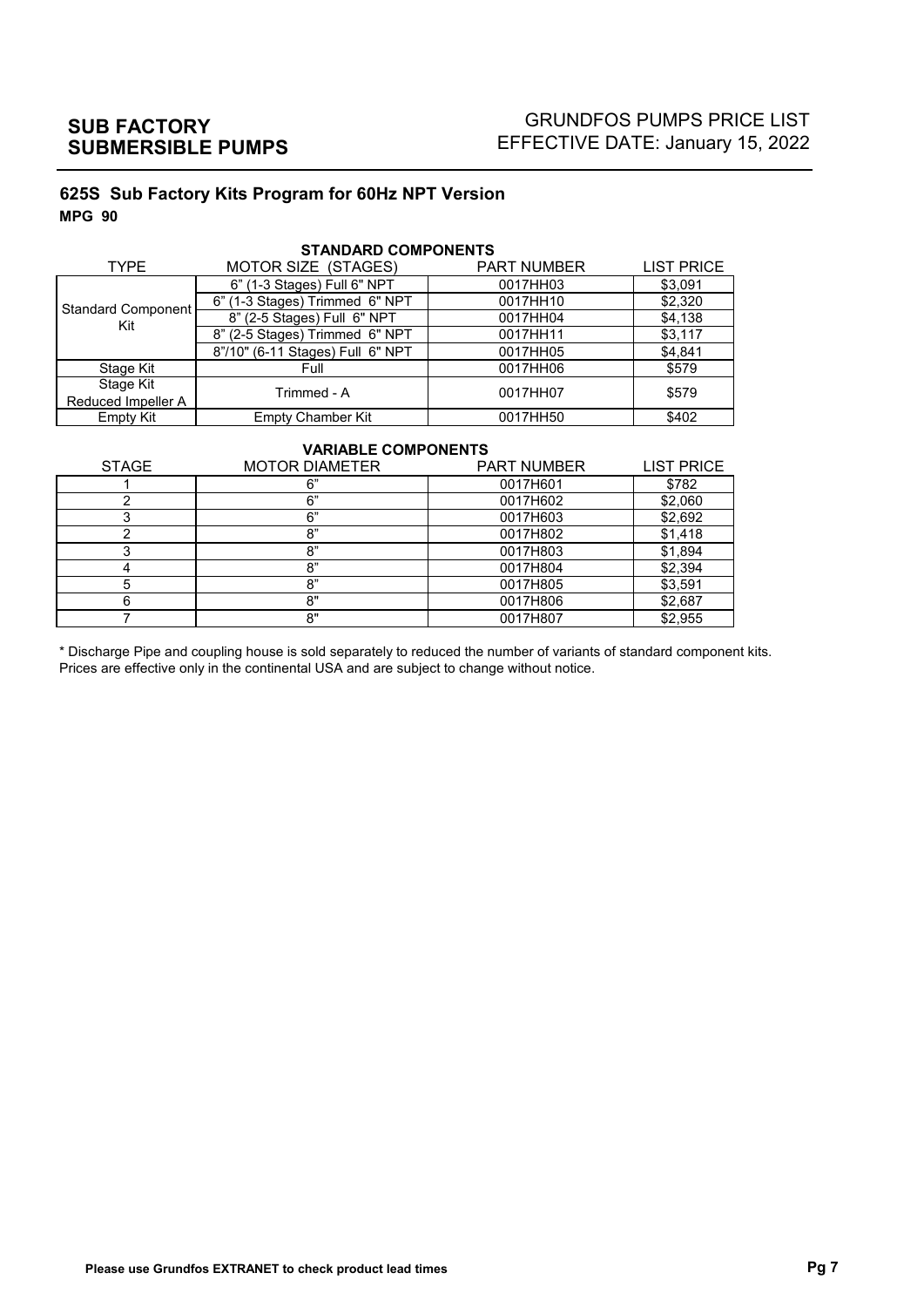# GRUNDFOS PUMPS PRICE LIST EFFECTIVE DATE: January 15, 2022

## **800S Sub Factory Kits Program for 60Hz NPT Version MPG 90**

| <b>TYPE</b>        | MOTOR SIZE (STAGES)            | <b>PART NUMBER</b> | <b>LIST PRICE</b> |  |  |  |  |  |  |
|--------------------|--------------------------------|--------------------|-------------------|--|--|--|--|--|--|
|                    | 6" (1-3 Stages) Full 6" NPT    | 0020HH03           | \$2,993           |  |  |  |  |  |  |
| Standard Component | 6" (1-3 Stages) Trimmed 6" NPT | 0020HH10           | \$2,485           |  |  |  |  |  |  |
| Kit                | 8" (2-5 Stages) Full 6" NPT    | 0020HH04           | \$2,991           |  |  |  |  |  |  |
|                    | 8" (2-5 Stages) Trimmed 6" NPT | 0020HH11           | \$2,835           |  |  |  |  |  |  |
|                    | 8/10" (6-9 Stages) Full 6" NPT | 0020HH05           | \$4,601           |  |  |  |  |  |  |
| Stage Kit          | Full                           | 0020HH06           | \$639             |  |  |  |  |  |  |
| Stage Kit          | Reduced A                      | 0020HH07           | \$639             |  |  |  |  |  |  |
| Reduced Impeller A |                                |                    |                   |  |  |  |  |  |  |
| Empty Kit          | <b>Empty Chamber Kit</b>       | 0020HH50           | \$458             |  |  |  |  |  |  |

#### **STANDARD COMPONENTS**

#### **VARIABLE COMPONENTS**

| <b>STAGE</b> | <b>MOTOR DIAMETER</b> | <b>PART NUMBER</b> | <b>LIST PRICE</b> |
|--------------|-----------------------|--------------------|-------------------|
|              |                       | 0017H601           | \$782             |
|              | R"                    | 0017H602           | \$2,060           |
|              | 6"                    | 0017H603           | \$2,692           |
|              | ດ"                    | 0017H802           | \$1,418           |
|              | ດ"                    | 0017H803           | \$1,894           |
|              | Ω"                    | 0017H804           | \$2,394           |
|              | ດ"                    | 0017H805           | \$3,591           |

\* Discharge Pipe and coupling house is sold separately to reduced the number of variants of standard component kits. Prices are effective only in the continental USA and are subject to change without notice.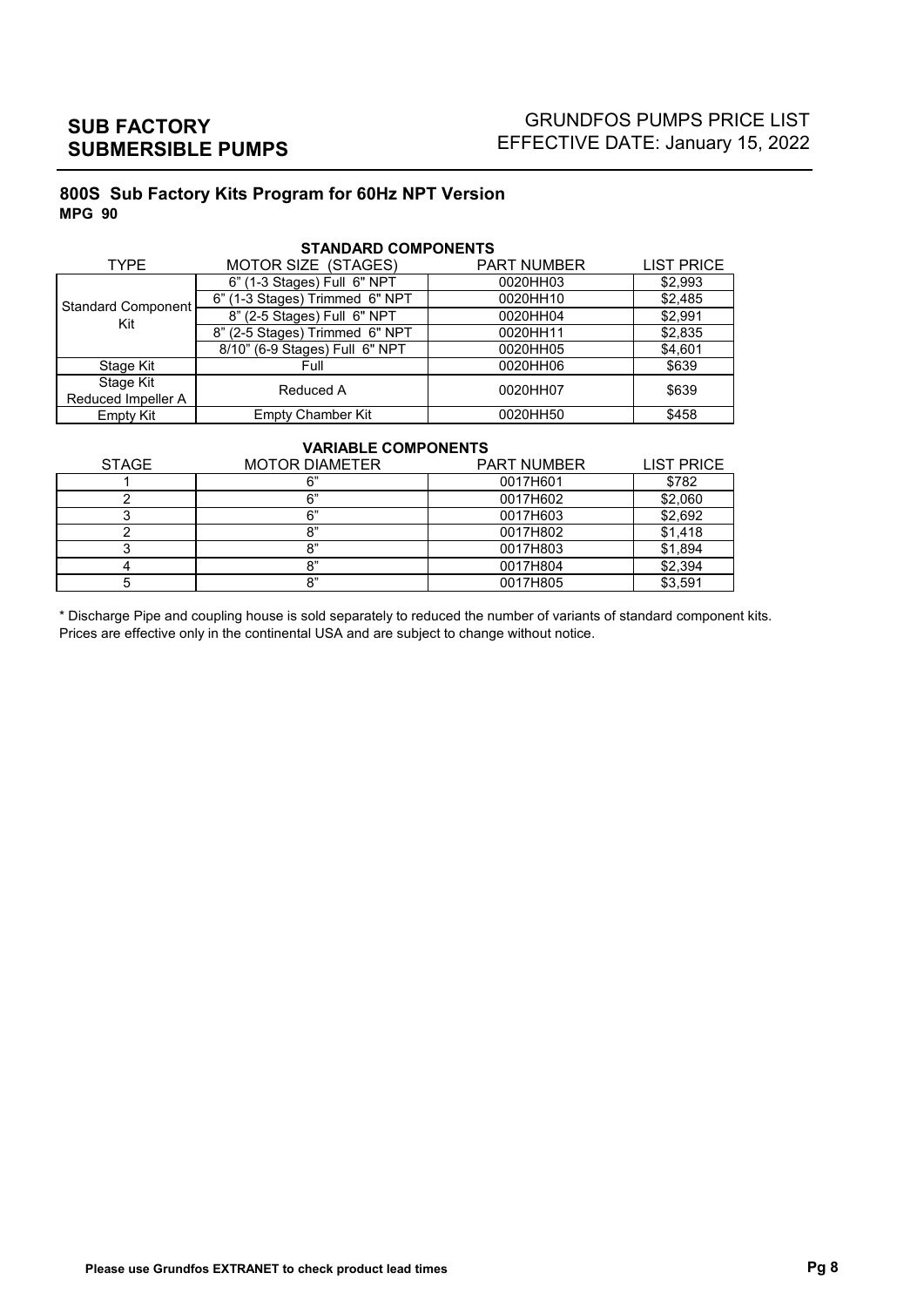# GRUNDFOS PUMPS PRICE LIST EFFECTIVE DATE: January 15, 2022

## **1100S Sub Factory Kits Program for 60Hz NPT Version MPG 90**

| <b>TYPE</b>           | MOTOR SIZE (STAGES) OUTLET      | <b>PART NUMBER</b> | <b>LIST PRICE</b>   |  |  |  |  |  |  |
|-----------------------|---------------------------------|--------------------|---------------------|--|--|--|--|--|--|
|                       | 6" (1-2 Stages) Full 6" NPT     | 0018HH03           | \$3,126             |  |  |  |  |  |  |
|                       | 6" (1-2 Stages) Red. 6" NPT     | 0018HH11           | \$2,295             |  |  |  |  |  |  |
| Standard Component    | 8" (1-3 Stages) Full 6" NPT     | 0018HH04           | \$2,860             |  |  |  |  |  |  |
| Kit                   | 8" (2-3 Stages) Red. 6" NPT     | 0018HH12           | \$2,690             |  |  |  |  |  |  |
|                       | 8" 10" (4-6 Stages) Full 6" NPT | 0018HH05           | \$3,312             |  |  |  |  |  |  |
|                       | 8" 10" (4-6 Stages) Full 6" NPT | 0018HH05           | \$3,312             |  |  |  |  |  |  |
| Stage Kit             | Full                            | 0018HH06           | \$609               |  |  |  |  |  |  |
| Stage Kit             | Reduced A                       | 0018HH07           | \$609               |  |  |  |  |  |  |
| Reduced Impeller A    |                                 |                    |                     |  |  |  |  |  |  |
| Empty Kit             | <b>Empty Chamber Kit</b>        | 0018HH50           | \$536               |  |  |  |  |  |  |
| <b>Component Sold</b> | Discharge pipe Kit 6" NPT***    |                    |                     |  |  |  |  |  |  |
| Separately            |                                 |                    | \$2,761<br>96956495 |  |  |  |  |  |  |

#### **STANDARD COMPONENTS**

#### **VARIABLE COMPONENTS**

| <b>STAGE</b> | <b>MOTOR DIAMETER</b> | <b>PART NUMBER</b> | <b>LIST PRICE</b> |
|--------------|-----------------------|--------------------|-------------------|
|              | 6"                    | 0018H601           | \$1,422           |
|              | 6"                    | 0018H602           | \$1,525           |
|              | 8"                    | 0018H801           | \$2,188           |
| ⌒            | 8"                    | 0018H802           | \$2,086           |
|              | 8"                    | 0018H803           | \$2,896           |
|              | 8"                    | 0018H804           | \$1,863           |
| 5            | 8"                    | 0018H805           | \$2,505           |
| 5            | 10"                   | 0018H105           | \$2,361           |
| 5            | 10"                   | 99859234           | \$2,361           |
| 6            | 10"                   | 0018H106           | \$2,642           |
| 6            | 10"                   | 99859235           | \$2,642           |

**BOLD PART NUMBERS:** Length dependent components supporting Hitachi motors.

\*\* This kit is not needed if "Stage kit red. Impeller" is used

\*\*\* Discharge Pipe is sold separately to reduced the number of variants (of standard component kits) Prices are effective only in the continental USA and are subject to change without notice.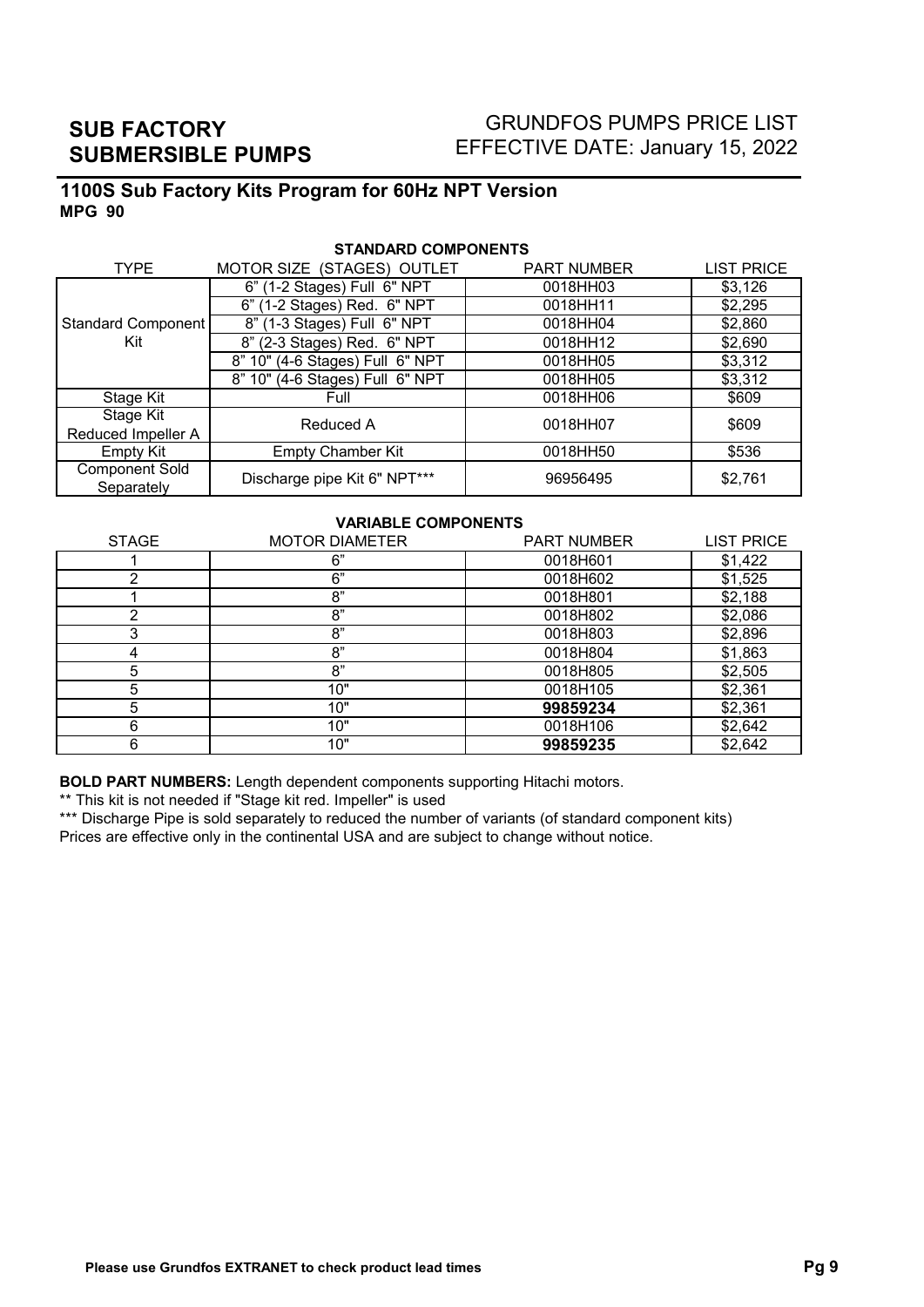## **SPECIALITY AND STANDARD TOOLS FOR Sub Factory 85S to 1100S**

É

### GRUNDFOS PUMPS PRICE LIST EFFECTIVE DATE: January 15, 2022

|                                            |                              |                       |    |                |                    |                    |                    | <b>Pump Model and Motor Size</b> |                    |                           |                    |                    |                           |                    |                           |                    |                    |                           |                    |                           |                    |                           |                           |                    |                           |                    |                    |                    |
|--------------------------------------------|------------------------------|-----------------------|----|----------------|--------------------|--------------------|--------------------|----------------------------------|--------------------|---------------------------|--------------------|--------------------|---------------------------|--------------------|---------------------------|--------------------|--------------------|---------------------------|--------------------|---------------------------|--------------------|---------------------------|---------------------------|--------------------|---------------------------|--------------------|--------------------|--------------------|
|                                            |                              |                       |    |                |                    | <b>85S</b>         |                    | <b>150S</b>                      |                    |                           | <b>230S</b>        |                    |                           | 300S               |                           |                    | 385S               |                           | <b>475S</b>        |                           | <b>625S</b>        |                           |                           | <b>800S</b>        |                           |                    | <b>1100S</b>       |                    |
| <b>Tool</b>                                | <b>Part Number</b>           | <b>List Price MPG</b> |    | <b>Picture</b> | 4"                 | 6"                 | 4"<br>$6"$<br>8"   |                                  | 4"                 | $6"$                      | 8"                 | 4"                 | 6"                        | 8"                 | $\rm 6''$                 | $\rm 8"$           | 6"                 | 8"                        | 6"                 |                           | 8" 10"             | 6" 8" 10"                 |                           |                    | $6"$                      |                    | $8"$ 10"           |                    |
| Special Work Bench<br>"Vertical" Assembly  | 97620158                     | \$20,375              | 90 |                | x                  | x                  | $\mathbf{x}$       | $\pmb{\mathsf{x}}$               | $\pmb{\mathsf{x}}$ | $\boldsymbol{\mathsf{x}}$ | $\pmb{\mathsf{x}}$ | $\boldsymbol{x}$   | $\boldsymbol{\mathsf{x}}$ | x                  | $\boldsymbol{x}$          | $\pmb{\mathsf{x}}$ | $\boldsymbol{x}$   | $\mathbf{x}$              | $\pmb{\mathsf{x}}$ | $\mathbf{x}$              | x                  | $\boldsymbol{\mathsf{x}}$ | $\boldsymbol{\mathsf{x}}$ | x                  | $\pmb{\mathsf{x}}$        | $\pmb{\mathsf{x}}$ |                    | $x \mid x$         |
| Add On Work Bench<br>'Horizontal" Assembly | 97620191                     | \$12,087              | 90 | 'n             | $\pmb{\mathsf{x}}$ | $\pmb{\mathsf{x}}$ | $\pmb{\mathsf{x}}$ | $\pmb{\mathsf{x}}$               | $\pmb{\mathsf{x}}$ | $\pmb{\mathsf{x}}$        | $\pmb{\mathsf{x}}$ | $\pmb{\mathsf{x}}$ | $\pmb{\mathsf{x}}$        | x                  | $\pmb{\mathsf{x}}$        | $\pmb{\mathsf{x}}$ | $\pmb{\mathsf{x}}$ | $\pmb{\mathsf{x}}$        | $\pmb{\mathsf{x}}$ | $\pmb{\chi}$              | $\pmb{\mathsf{x}}$ | $\pmb{\mathsf{x}}$        | $\pmb{\mathsf{x}}$        | $\pmb{\mathsf{x}}$ | $\boldsymbol{\mathsf{x}}$ | $\pmb{\mathsf{x}}$ | $\pmb{\mathsf{x}}$ | $\mathbf{x}$       |
| Adaptor For 4" Motor                       | 97620192                     | \$1,159               | 90 |                | x                  |                    | X                  |                                  |                    | X                         |                    |                    | x                         |                    |                           |                    |                    |                           |                    |                           |                    |                           |                           |                    |                           |                    |                    |                    |
| Adaptor for 6" motor                       | 97620193                     | \$1,171               | 90 |                |                    | $\pmb{\mathsf{x}}$ |                    | $\pmb{\mathsf{x}}$               |                    |                           | $\pmb{\mathsf{x}}$ |                    |                           | x                  |                           | $\pmb{\mathsf{x}}$ |                    | x                         |                    | $\pmb{\mathsf{x}}$        |                    |                           | X                         |                    |                           | x                  |                    |                    |
| Adaptor For 8" Motor                       | 97620194                     | \$1,247               | 90 |                |                    |                    |                    |                                  | $\pmb{\mathsf{x}}$ |                           |                    | $\pmb{\mathsf{x}}$ |                           |                    | x                         |                    | $\pmb{\mathsf{x}}$ |                           | $\pmb{\mathsf{x}}$ |                           | $\pmb{\mathsf{x}}$ |                           |                           | $\pmb{\mathsf{x}}$ |                           |                    | X                  |                    |
| Adaptor For 10" Motor                      | 97620195                     | \$2,255               | 90 |                |                    |                    |                    |                                  |                    |                           |                    |                    |                           |                    |                           |                    |                    |                           |                    |                           |                    | x                         |                           |                    | x                         |                    |                    | $\mathbf{x}$       |
| Shaft Holding Bolt<br>(Purchase Locally)   | Not Available<br>(M10x130mm) | Purchase Locally      |    |                | $\pmb{\mathsf{x}}$ | $\pmb{\mathsf{x}}$ | $\pmb{\mathsf{x}}$ | $\pmb{\mathsf{x}}$               | $\pmb{\mathsf{x}}$ | $\pmb{\mathsf{x}}$        | $\pmb{\mathsf{x}}$ | $\pmb{\mathsf{x}}$ | $\pmb{\mathsf{x}}$        | $\pmb{\mathsf{x}}$ | $\pmb{\mathsf{x}}$        | $\pmb{\mathsf{x}}$ | $\pmb{\mathsf{x}}$ | $\pmb{\mathsf{x}}$        | $\pmb{\mathsf{x}}$ | $\boldsymbol{\mathsf{x}}$ | $\pmb{\mathsf{x}}$ | $\pmb{\mathsf{x}}$        | $\pmb{\mathsf{x}}$        | $\pmb{\mathsf{x}}$ | $\pmb{\mathsf{x}}$        | $\pmb{\mathsf{x}}$ | x                  | $\pmb{\mathsf{x}}$ |
| Shaft Holding Bolt<br>(Purchase Locally)   | Not Available<br>(M10x130mm) | Purchase Locally      |    |                | $\pmb{\mathsf{x}}$ | x                  | $\pmb{\mathsf{x}}$ | $\pmb{\mathsf{x}}$               | $\pmb{\mathsf{x}}$ | $\pmb{\mathsf{x}}$        | $\pmb{\mathsf{x}}$ | $\pmb{\mathsf{x}}$ | $\pmb{\mathsf{x}}$        | $\pmb{\mathsf{x}}$ | $\pmb{\mathsf{x}}$        | $\pmb{\mathsf{x}}$ | x                  | $\pmb{\mathsf{x}}$        | x                  | $\pmb{\mathsf{x}}$        | x                  | $\pmb{\mathsf{x}}$        | $\pmb{\mathsf{x}}$        | $\pmb{\mathsf{x}}$ | $\pmb{\mathsf{x}}$        | $\pmb{\mathsf{x}}$ | X                  | $\pmb{\mathsf{x}}$ |
|                                            | 00SV0189                     | \$154                 | 90 |                | x                  | $\pmb{\mathsf{x}}$ |                    |                                  |                    |                           |                    |                    |                           |                    |                           |                    |                    |                           |                    |                           |                    |                           |                           |                    |                           |                    |                    |                    |
| Spanner For                                | 00SV0121                     | \$161                 | 90 | ₽Ø             |                    |                    | $\pmb{\mathsf{x}}$ | $\pmb{\mathsf{x}}$               | $\pmb{\mathsf{x}}$ | $\pmb{\mathsf{x}}$        | $\pmb{\mathsf{x}}$ | x                  | $\pmb{\mathsf{x}}$        | $\pmb{\mathsf{x}}$ | $\boldsymbol{\mathsf{x}}$ |                    |                    |                           |                    |                           |                    |                           |                           |                    |                           |                    |                    |                    |
| Split Cone Nut                             | 00SV0285                     | \$183                 | 90 |                |                    |                    |                    |                                  |                    |                           |                    |                    |                           |                    |                           | $\pmb{\mathsf{x}}$ | $\pmb{\mathsf{x}}$ | $\pmb{\mathsf{x}}$        | $\pmb{\mathsf{x}}$ |                           |                    |                           |                           |                    |                           |                    |                    |                    |
|                                            | 00SV0874                     | \$130                 | 90 |                |                    |                    |                    |                                  |                    |                           |                    |                    |                           |                    |                           |                    |                    |                           |                    | $\pmb{\mathsf{x}}$        | x                  | x                         | $\pmb{\mathsf{x}}$        | x                  | $\pmb{\mathsf{x}}$        |                    |                    |                    |
|                                            | 00SV5223                     | \$130                 | 90 |                |                    |                    |                    |                                  |                    |                           |                    |                    |                           |                    |                           |                    |                    |                           |                    |                           |                    |                           |                           |                    |                           | $\pmb{\mathsf{x}}$ | $\pmb{\mathsf{x}}$ | $\pmb{\mathsf{x}}$ |
|                                            | 96937573                     | \$230                 | 90 |                | $\pmb{\mathsf{x}}$ | $\pmb{\mathsf{x}}$ |                    |                                  |                    |                           |                    |                    |                           |                    |                           |                    |                    |                           |                    |                           |                    |                           |                           |                    |                           |                    |                    |                    |
| Split Cone Spanner                         | 96958362                     | \$230                 | 90 |                |                    |                    | $\pmb{\mathsf{x}}$ | $\pmb{\mathsf{x}}$               | $\pmb{\mathsf{x}}$ | $\pmb{\mathsf{x}}$        | $\pmb{\mathsf{x}}$ | $\pmb{\mathsf{x}}$ | $\pmb{\mathsf{x}}$        | $\pmb{\mathsf{x}}$ | $\boldsymbol{x}$          |                    |                    |                           |                    |                           |                    |                           |                           |                    |                           |                    |                    |                    |
| For Torque Wrench                          | 96937550                     | \$257                 | 90 |                |                    |                    |                    |                                  |                    |                           |                    |                    |                           |                    |                           | $\pmb{\mathsf{x}}$ | x                  | $\pmb{\mathsf{x}}$        | $\pmb{\mathsf{x}}$ |                           |                    |                           |                           |                    |                           |                    |                    |                    |
|                                            | 96937576                     | \$224                 | 90 |                |                    |                    |                    |                                  |                    |                           |                    |                    |                           |                    |                           |                    |                    |                           |                    | x                         | x                  | x                         | $\pmb{\mathsf{x}}$        | $\pmb{\mathsf{x}}$ | $\pmb{\mathsf{x}}$        |                    |                    |                    |
| Fork Spanner                               | 96958354                     | \$225                 | 90 |                |                    |                    |                    |                                  |                    | x                         | x                  | x                  | x                         | x                  | x                         | x                  | $\boldsymbol{x}$   | $\boldsymbol{\mathsf{x}}$ | x                  |                           |                    |                           |                           |                    |                           |                    |                    |                    |
|                                            | 00SV0892                     | \$84                  | 90 |                | $\mathbf{x}$       | $\pmb{\mathsf{x}}$ |                    |                                  |                    |                           |                    |                    |                           |                    |                           |                    |                    |                           |                    |                           |                    |                           |                           |                    |                           |                    |                    |                    |
|                                            | 00SV0894                     | \$84                  | 90 |                |                    |                    | $\pmb{\mathsf{x}}$ | $\pmb{\mathsf{x}}$               | $\pmb{\mathsf{x}}$ |                           |                    |                    |                           |                    |                           |                    |                    |                           |                    |                           |                    |                           |                           |                    |                           |                    |                    |                    |
|                                            | 00SV0448                     | \$76                  | 90 |                |                    |                    |                    |                                  |                    | $\pmb{\mathsf{x}}$        | $\pmb{\mathsf{x}}$ | $\pmb{\mathsf{x}}$ | $\pmb{\mathsf{x}}$        | $\pmb{\mathsf{x}}$ | $\boldsymbol{\mathsf{x}}$ |                    |                    |                           |                    |                           |                    |                           |                           |                    |                           |                    |                    |                    |
| Counter-Spanner For<br>Impeller            | 00SV0313                     | \$126                 | 90 | $\mathbb{F}$   |                    |                    |                    |                                  |                    |                           |                    |                    |                           |                    |                           | $\pmb{\mathsf{x}}$ | $\pmb{\mathsf{x}}$ | $\pmb{\mathsf{x}}$        | $\pmb{\mathsf{x}}$ |                           |                    |                           |                           |                    |                           |                    |                    |                    |
|                                            | 00SV0137                     | \$126                 | 90 |                |                    |                    |                    |                                  |                    |                           |                    |                    |                           |                    |                           |                    |                    |                           |                    | $\mathbf{x}$              | $\pmb{\mathsf{x}}$ | $\pmb{\mathsf{x}}$        |                           |                    |                           |                    |                    |                    |
|                                            | 00SV0885                     | \$147                 | 90 |                |                    |                    |                    |                                  |                    |                           |                    |                    |                           |                    |                           |                    |                    |                           |                    |                           |                    |                           | $\pmb{\mathsf{x}}$        | $\pmb{\mathsf{x}}$ | $\pmb{\mathsf{x}}$        |                    |                    |                    |
|                                            | 00SV0891                     | \$121                 | 90 |                |                    |                    |                    |                                  |                    |                           |                    |                    |                           |                    |                           |                    |                    |                           |                    |                           |                    |                           |                           |                    |                           | $\pmb{\mathsf{x}}$ | $x \mid x$         |                    |
| Special Key For<br>SP 230S And 300S        | 00SV2120                     | \$798                 | 90 |                |                    |                    |                    |                                  |                    |                           | $\pmb{\mathsf{x}}$ | $\pmb{\mathsf{x}}$ |                           | $\pmb{\mathsf{x}}$ | $\pmb{\mathsf{x}}$        |                    |                    |                           |                    |                           |                    |                           |                           |                    |                           |                    |                    |                    |
| Spline Key For<br>4" Pump Shaft            | 00SV0351                     | \$198.00              |    |                | $\pmb{\mathsf{x}}$ |                    | $\pmb{\mathsf{x}}$ |                                  |                    | $\pmb{\mathsf{x}}$        |                    |                    | $\pmb{\mathsf{x}}$        |                    |                           |                    |                    |                           |                    |                           |                    |                           |                           |                    |                           |                    |                    |                    |
| Spline Key For<br>6" Pump Shaft            | 00SV0352                     | \$364.00              | 90 |                |                    | $\pmb{\mathsf{x}}$ |                    | $\pmb{\mathsf{x}}$               |                    |                           | $\pmb{\mathsf{x}}$ |                    |                           | $\pmb{\mathsf{x}}$ |                           | $\pmb{\mathsf{x}}$ |                    | $\pmb{\mathsf{x}}$        |                    | $\pmb{\mathsf{x}}$        |                    |                           | $\pmb{\mathsf{x}}$        |                    |                           | X                  |                    |                    |
| Spline Key For<br>8" Pump Shaft            | 00SV0353                     | \$408.00              |    |                |                    |                    |                    |                                  | $\pmb{\mathsf{x}}$ |                           |                    | x                  |                           |                    | X                         |                    | $\pmb{\mathsf{x}}$ |                           | x                  |                           | x                  |                           |                           | X                  |                           |                    | X                  |                    |